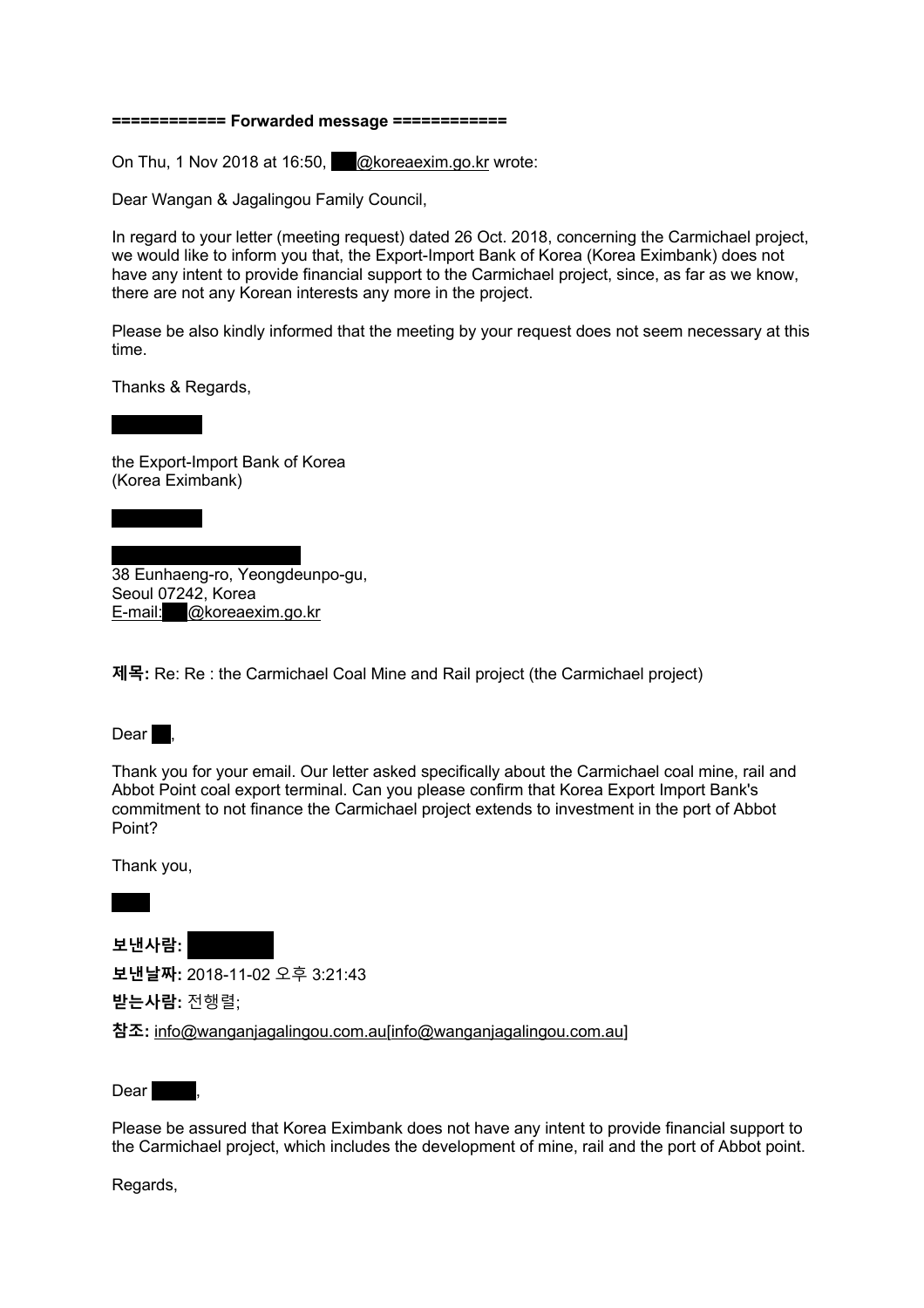

### ============ Forwarded message ============

From: @kdb.co.kr> To: <info@wanganjagalingou.com.au> Date: Wed, 31 Oct 2018 18:58:12 +1000 Subject: Re: Meeting request regarding Carmichael Coal Mine, Rail and Port Project

Dear Wangan and Jagalingou Family Council,

# Re: Meeting request in respect to the Carmichael Coal Mine. Rail and Port Project

We, Korea Development Bank, would like to thank you for reaching out in relation to your request to meet with us as stated in your letter dated October 26, 2018.

Regarding the development and building of the Carmichael Coal Mine, Rail and Port Project in Australia proposed by Adani Mining Pty Ltd ("Project"), please kindly be informed that, without any commitment, we reviewed the Project upon a Korean client's request in 2014.

However, we are no longer reviewing it. We wish to express that we have no intent to provide finance for the Project.

Therefore, the meeting with the representatives from Wangan and Jagalingou Family Council seems unnecessary at the moment.

Best Regards,

Korea Development Bank

## THE KOREA DEVELOPMENT BANK



14 Eunhaeng-ro, Yeongdeungpo-gu, Seoul 07242, Republic of Korea

e-mail: @kdb.co.kr